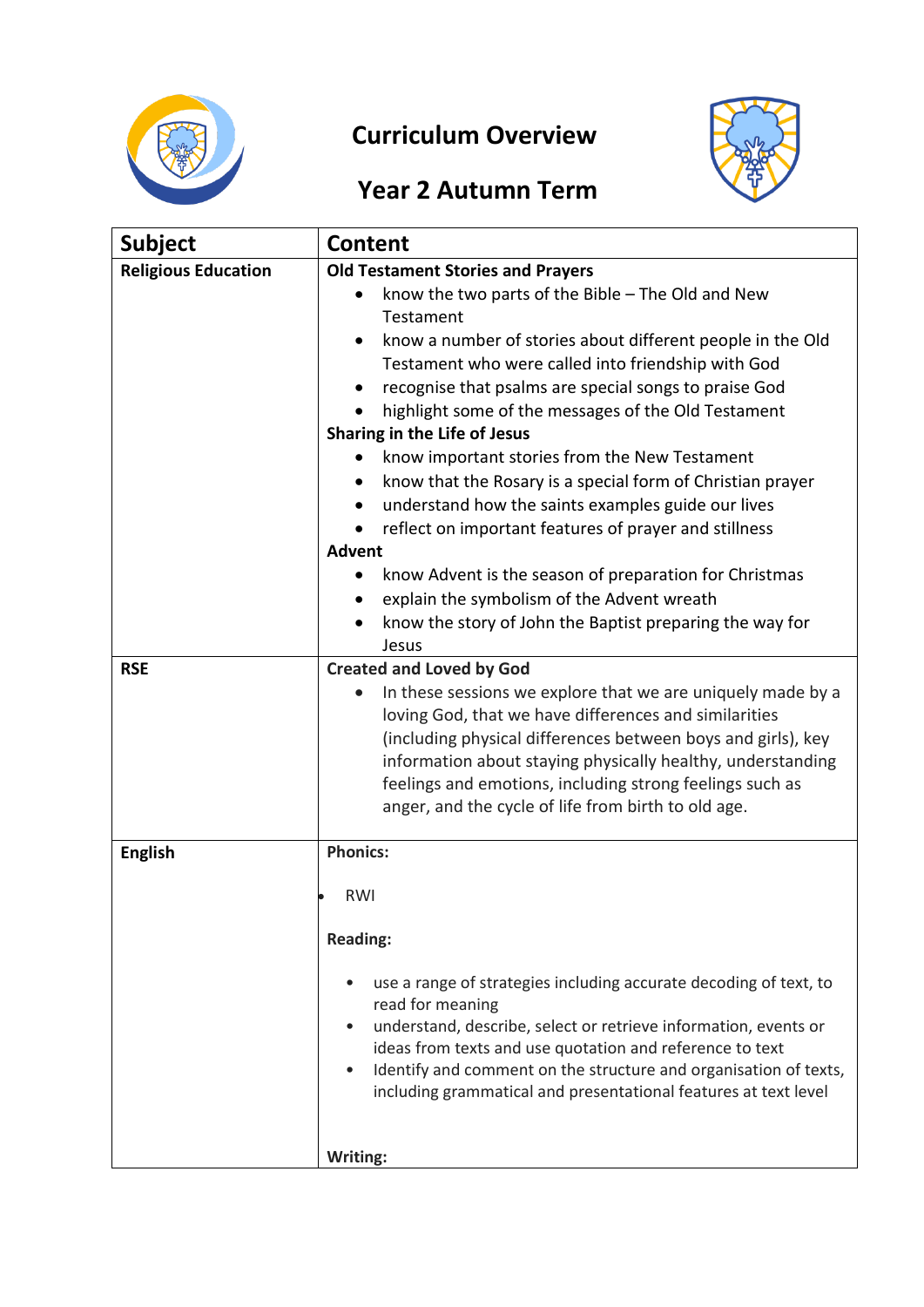|                    | Following the pandemic Year 2 will be initially starting the year<br>$\bullet$<br>by re visiting RWI and Phonics skills. There will be a Phonics<br>Screening test for the children during December and we will<br>share the results from these as soon as we are able. There will<br>be plenty of opportunities for the children to develop their<br>writing skills across all subjects and the overview shows you the<br>progression we aim to continue with during the Spring term. In<br>the overview above, you can see that writing builds on previous<br>years targets and develops this as your child becomes a more<br>mature writer.                                                                                                                                                                                                                                                                                                                                                                                                                                                                                                                                                                                                                                                                 |
|--------------------|----------------------------------------------------------------------------------------------------------------------------------------------------------------------------------------------------------------------------------------------------------------------------------------------------------------------------------------------------------------------------------------------------------------------------------------------------------------------------------------------------------------------------------------------------------------------------------------------------------------------------------------------------------------------------------------------------------------------------------------------------------------------------------------------------------------------------------------------------------------------------------------------------------------------------------------------------------------------------------------------------------------------------------------------------------------------------------------------------------------------------------------------------------------------------------------------------------------------------------------------------------------------------------------------------------------|
|                    | <b>Grammar, Punctuation and Spelling:</b><br>This term we are aiming to:                                                                                                                                                                                                                                                                                                                                                                                                                                                                                                                                                                                                                                                                                                                                                                                                                                                                                                                                                                                                                                                                                                                                                                                                                                       |
|                    | use capital letters, full stops and question marks<br>$\bullet$<br>form letters correctly<br>$\bullet$<br>spell high frequency words correctly - because, said, were,<br>where, what, there, said<br>use past and present tense accurately<br>all Standard 2 punctuation correctly used<br>$\bullet$                                                                                                                                                                                                                                                                                                                                                                                                                                                                                                                                                                                                                                                                                                                                                                                                                                                                                                                                                                                                           |
| <b>Mathematics</b> | <b>Place Value</b><br>read and write numbers to at least 100 in numerals and in<br>words<br>recognise the place value of each digit in a two-digit number<br>(tens, ones)<br>identify, represent and estimate numbers using different<br>representations including the number line<br>compare and order numbers from 0 up to 100; use $\lt$ , $>$ and =<br>signs<br>use place value and number facts to solve problems<br>count in steps of 2, 3 and 5 from 0, and in tens from any<br>number, forward and backward<br><b>Addition and Subtraction</b><br>recall and use addition and subtraction facts to 20 fluently,<br>$\bullet$<br>and derive and use related facts up to 100<br>add and subtract numbers using concrete objects, pictorial<br>٠<br>representations, and mentally, including: a two-digit number<br>and ones; a two-digit number and tens; two two-digit<br>numbers; adding three one-digit numbers<br>show that the addition of two numbers can be done in any<br>order (commutative) and subtraction of one number from<br>another cannot<br>solve problems with addition and subtraction: using concrete<br>objects and pictorial representations, including those<br>involving numbers, quantities and measures; applying their<br>increasing knowledge of mental and written methods |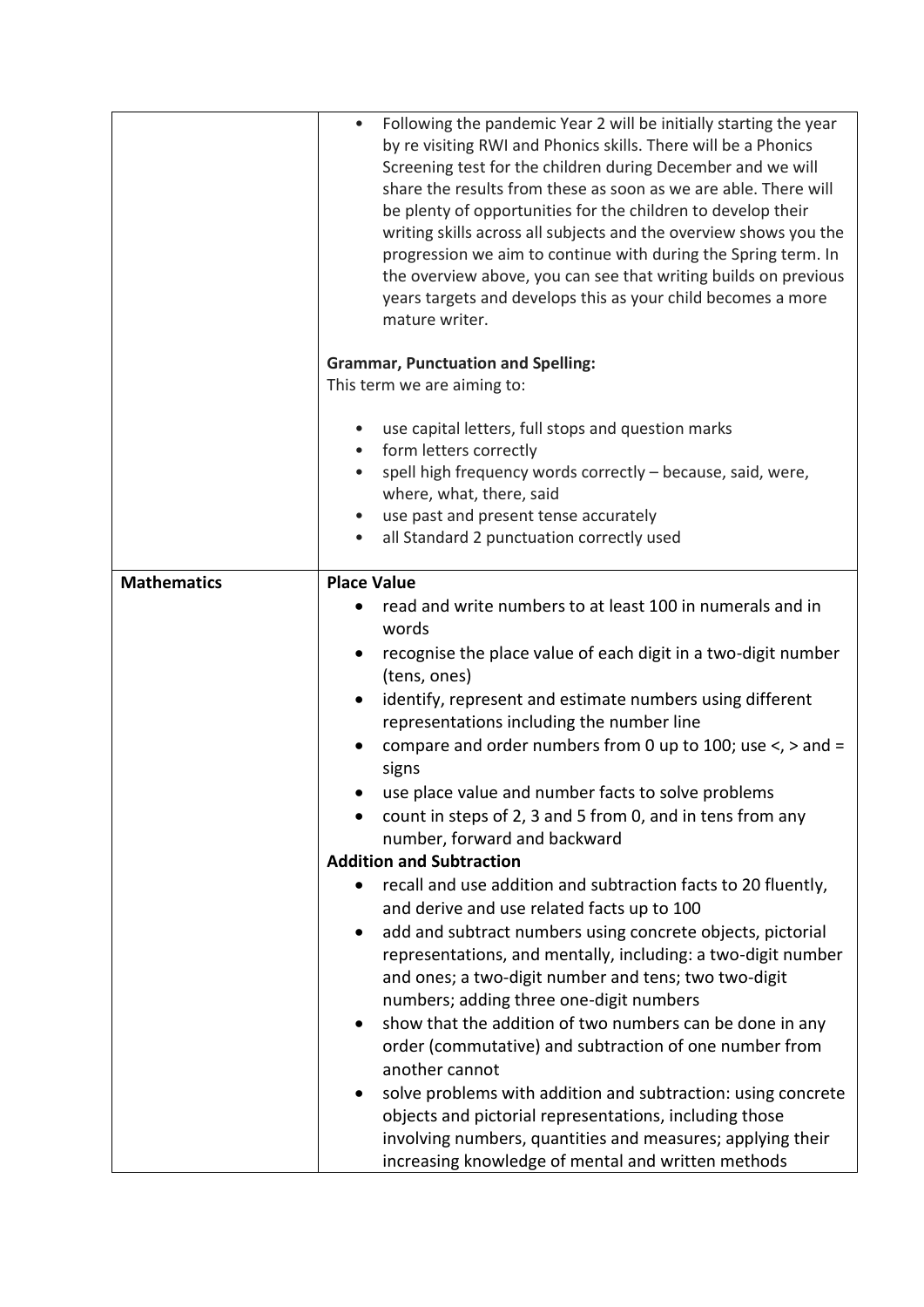|                  | recognise and use the inverse relationship between addition<br>$\bullet$<br>and subtraction and use this to check calculations and solve<br>missing number problems<br><b>Money</b><br>recognise and use symbols for pounds $(E)$ and pence $(p)$ ;<br>combine amounts to make a particular value<br>find different combinations of coins that equal the same<br>amounts of money<br>solve simple problems in a practical context involving<br>addition and subtraction of money of the same unit,<br>including giving change<br><b>Multiplication and Division</b><br>recall and use multiplication and division facts for the 2, 5<br>and 10 times tables, including recognising odd and even<br>numbers<br>calculate mathematical statements for multiplication and<br>division within the multiplication tables and write them using<br>the multiplication (x), division $($ $\div$ ) and equals (=) sign<br>solve problems involving multiplication and division, using<br>materials, arrays, repeated addition, mental methods and<br>multiplication and division facts, including problems in<br>contexts |
|------------------|------------------------------------------------------------------------------------------------------------------------------------------------------------------------------------------------------------------------------------------------------------------------------------------------------------------------------------------------------------------------------------------------------------------------------------------------------------------------------------------------------------------------------------------------------------------------------------------------------------------------------------------------------------------------------------------------------------------------------------------------------------------------------------------------------------------------------------------------------------------------------------------------------------------------------------------------------------------------------------------------------------------------------------------------------------------------------------------------------------------|
|                  | show that the multiplication of two numbers can be done in<br>any order (commutative) and division of one number by<br>another cannot                                                                                                                                                                                                                                                                                                                                                                                                                                                                                                                                                                                                                                                                                                                                                                                                                                                                                                                                                                            |
| <b>Biology</b>   | <b>Animals including humans</b>                                                                                                                                                                                                                                                                                                                                                                                                                                                                                                                                                                                                                                                                                                                                                                                                                                                                                                                                                                                                                                                                                  |
|                  | notice that animals, including humans, have offspring which<br>grow into adults                                                                                                                                                                                                                                                                                                                                                                                                                                                                                                                                                                                                                                                                                                                                                                                                                                                                                                                                                                                                                                  |
|                  | describe the basic needs of humans and animals for survival                                                                                                                                                                                                                                                                                                                                                                                                                                                                                                                                                                                                                                                                                                                                                                                                                                                                                                                                                                                                                                                      |
|                  | know how they are affected by exercise                                                                                                                                                                                                                                                                                                                                                                                                                                                                                                                                                                                                                                                                                                                                                                                                                                                                                                                                                                                                                                                                           |
|                  | understand the importance of eating the right amounts of<br>different types of food                                                                                                                                                                                                                                                                                                                                                                                                                                                                                                                                                                                                                                                                                                                                                                                                                                                                                                                                                                                                                              |
|                  | plan and carry out investigations and know the importance of                                                                                                                                                                                                                                                                                                                                                                                                                                                                                                                                                                                                                                                                                                                                                                                                                                                                                                                                                                                                                                                     |
|                  | taking repeat findings                                                                                                                                                                                                                                                                                                                                                                                                                                                                                                                                                                                                                                                                                                                                                                                                                                                                                                                                                                                                                                                                                           |
|                  | present results in bar charts                                                                                                                                                                                                                                                                                                                                                                                                                                                                                                                                                                                                                                                                                                                                                                                                                                                                                                                                                                                                                                                                                    |
| <b>Computing</b> | <b>Unit One: Online Safety</b>                                                                                                                                                                                                                                                                                                                                                                                                                                                                                                                                                                                                                                                                                                                                                                                                                                                                                                                                                                                                                                                                                   |
|                  | <b>Searching and Sharing</b>                                                                                                                                                                                                                                                                                                                                                                                                                                                                                                                                                                                                                                                                                                                                                                                                                                                                                                                                                                                                                                                                                     |
|                  | Children can use the search facility to refine searches on                                                                                                                                                                                                                                                                                                                                                                                                                                                                                                                                                                                                                                                                                                                                                                                                                                                                                                                                                                                                                                                       |
|                  | Purple Mash by year group and subject.                                                                                                                                                                                                                                                                                                                                                                                                                                                                                                                                                                                                                                                                                                                                                                                                                                                                                                                                                                                                                                                                           |
|                  | Children can share the work they have created to a display<br>$\bullet$<br>board.                                                                                                                                                                                                                                                                                                                                                                                                                                                                                                                                                                                                                                                                                                                                                                                                                                                                                                                                                                                                                                |
|                  | Children understand that the teacher approves work before<br>it is displayed.                                                                                                                                                                                                                                                                                                                                                                                                                                                                                                                                                                                                                                                                                                                                                                                                                                                                                                                                                                                                                                    |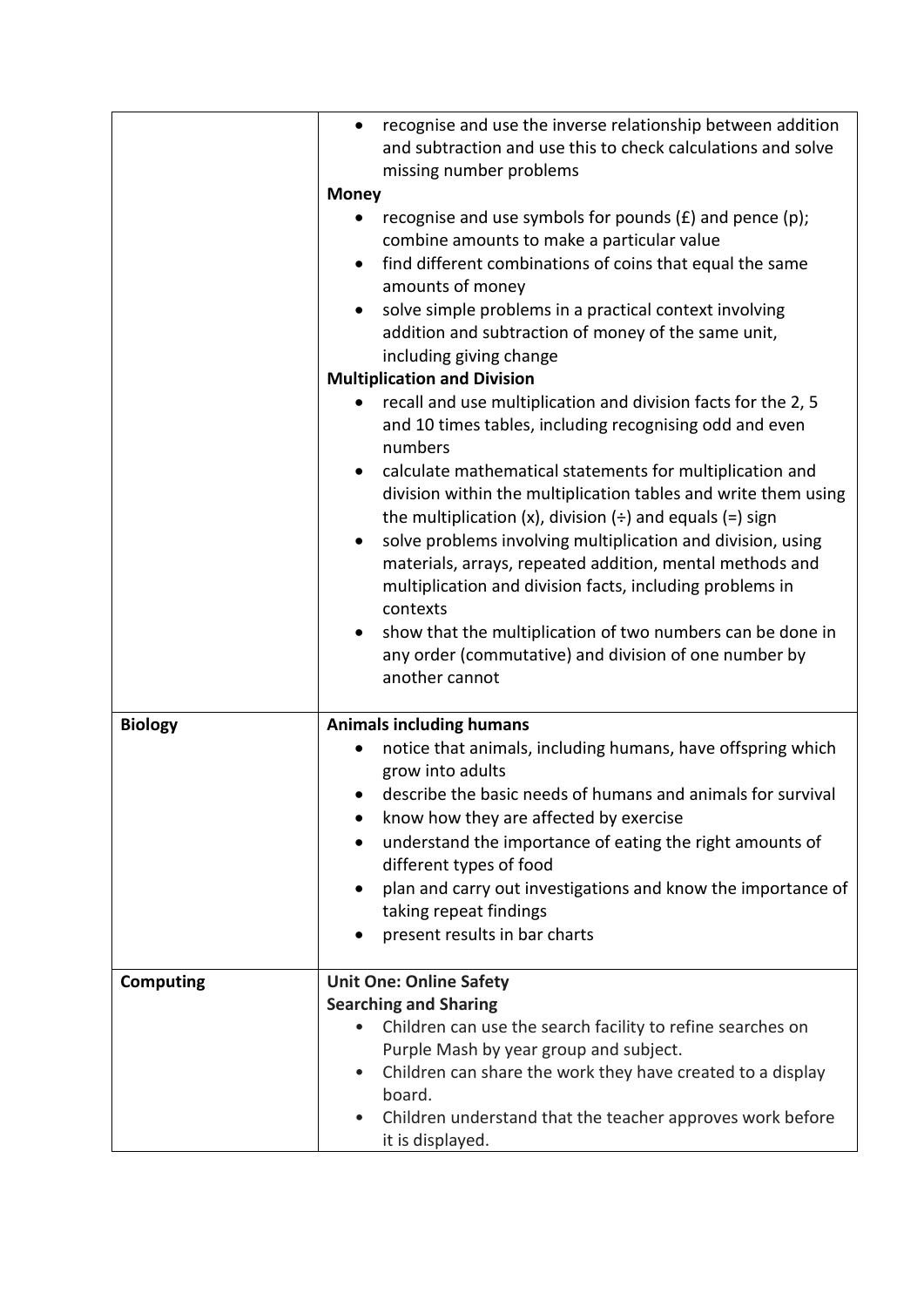| Children are beginning to understand how things can be<br>$\bullet$           |
|-------------------------------------------------------------------------------|
| shared electronically for others to see both on Purple Mash                   |
| and the Internet.                                                             |
| <b>Email Using 2Respond</b>                                                   |
| Children know that Email is a form of digital communication.                  |
| Children understand how 2Repond can teach them how to<br>$\bullet$            |
| use email.                                                                    |
| Children can open and send an email to a 2Respond<br>$\bullet$                |
| character.                                                                    |
| Children have discussed their own experiences and                             |
| understanding of what email is used for.                                      |
| Children have discussed what makes us feel happy and what                     |
| makes us feel sad.                                                            |
| <b>Digital Footprint</b>                                                      |
| • Children can explain what a digital footprint is.                           |
| Children can give examples of things that they would not<br>$\bullet$         |
| want to be in their digital footprint.                                        |
|                                                                               |
| <b>Unit Two: Spreadsheets</b>                                                 |
| Reviewing prior use of spreadsheets                                           |
| Children can explain what rows and columns are in a<br>$\bullet$              |
| spreadsheet.                                                                  |
| Children can open, save and edit a spreadsheet.                               |
| Children can add images from the image toolbox and allocate<br>$\bullet$      |
| them a value.                                                                 |
| • Children can add the count tool to count items.                             |
| <b>Copying and Pasting Totalling tools</b>                                    |
| Children can use copying, cutting and pasting to help make                    |
| spreadsheets.                                                                 |
|                                                                               |
| Children can use tools in a spreadsheet to automatically total                |
| rows and columns.                                                             |
| Children can use a spreadsheet to solve a mathematical<br>puzzle.             |
|                                                                               |
| Using a spreadsheet to add amounts                                            |
| Children can use images in a spreadsheet.                                     |
| Children can work out how much they need to pay using                         |
| coins by using a spreadsheet to help calculate.                               |
| Creating a table and block graph                                              |
| Children can create a table of data on a spreadsheet.                         |
| Children can use the data to create a block graph manually.                   |
|                                                                               |
| <b>Unit Three: Coding</b>                                                     |
| <b>Algorithms</b>                                                             |
| Children can explain that an algorithm is a set of instructions.<br>$\bullet$ |
| Children can describe the algorithms they created.                            |
| Children can explain that for the computer to make<br>$\bullet$               |
| something happen, it needs to follow clear instructions.                      |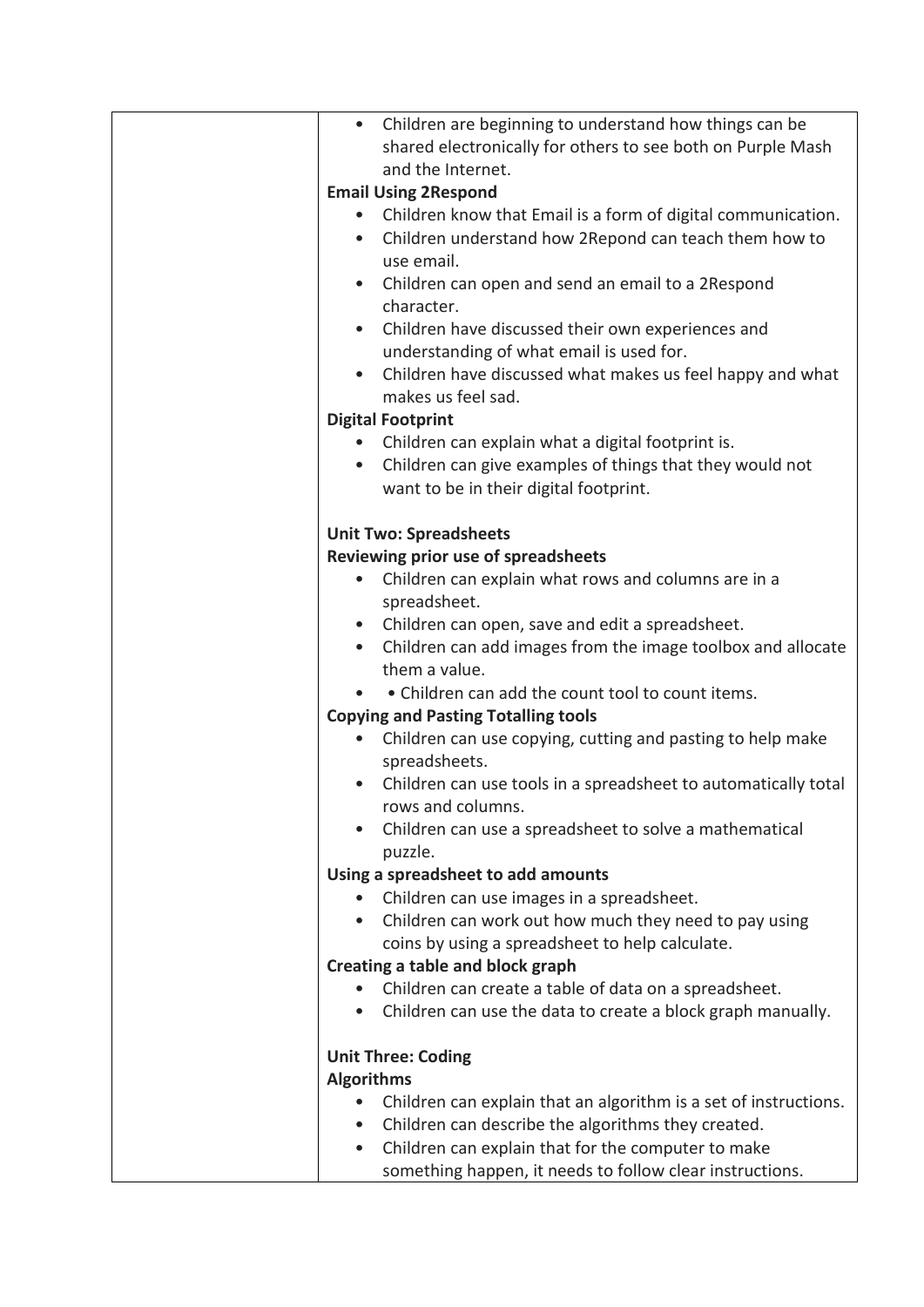| <b>Collision Detection</b>                                               |  |
|--------------------------------------------------------------------------|--|
| Children can plan an algorithm that includes collision                   |  |
| detection.                                                               |  |
| Children can create a program using collision detection.<br>$\bullet$    |  |
| Children read blocks of code and predict what will happen                |  |
| when it is run.                                                          |  |
| <b>Using a Timer</b>                                                     |  |
| Children can create a program that uses a timer after                    |  |
| command.                                                                 |  |
| Children can explain what the timer-after command does in<br>$\bullet$   |  |
| their program.                                                           |  |
| Children can predict what will happen in a program that<br>$\bullet$     |  |
| includes a timer-after command.                                          |  |
| <b>Different Object Types</b>                                            |  |
| Children can create a computer program that includes                     |  |
| different objects types.                                                 |  |
| Children can modify the properties of an object.                         |  |
| Children can use different events in their program to make<br>$\bullet$  |  |
| objects move.                                                            |  |
| <b>Buttons</b>                                                           |  |
| Children can create a computer program that includes a<br>$\bullet$      |  |
| button object.                                                           |  |
| Children can explain what a button does in their program.<br>$\bullet$   |  |
| Children can modify the properties of a button to fit their<br>$\bullet$ |  |
| program design.                                                          |  |
|                                                                          |  |

## **Creative Curriculum:**

We deliver the following subjects through whole school topics and they are collectively referred to as the Creative Curriculum: Art and Design, Design Technology, Geography, History and Music.

Each term the whole school follow a topic theme incorporating many curriculum areas with a particular focus on one of the Creative Curriculum subjects.

(See Creative Curriculum Two Year Cycle).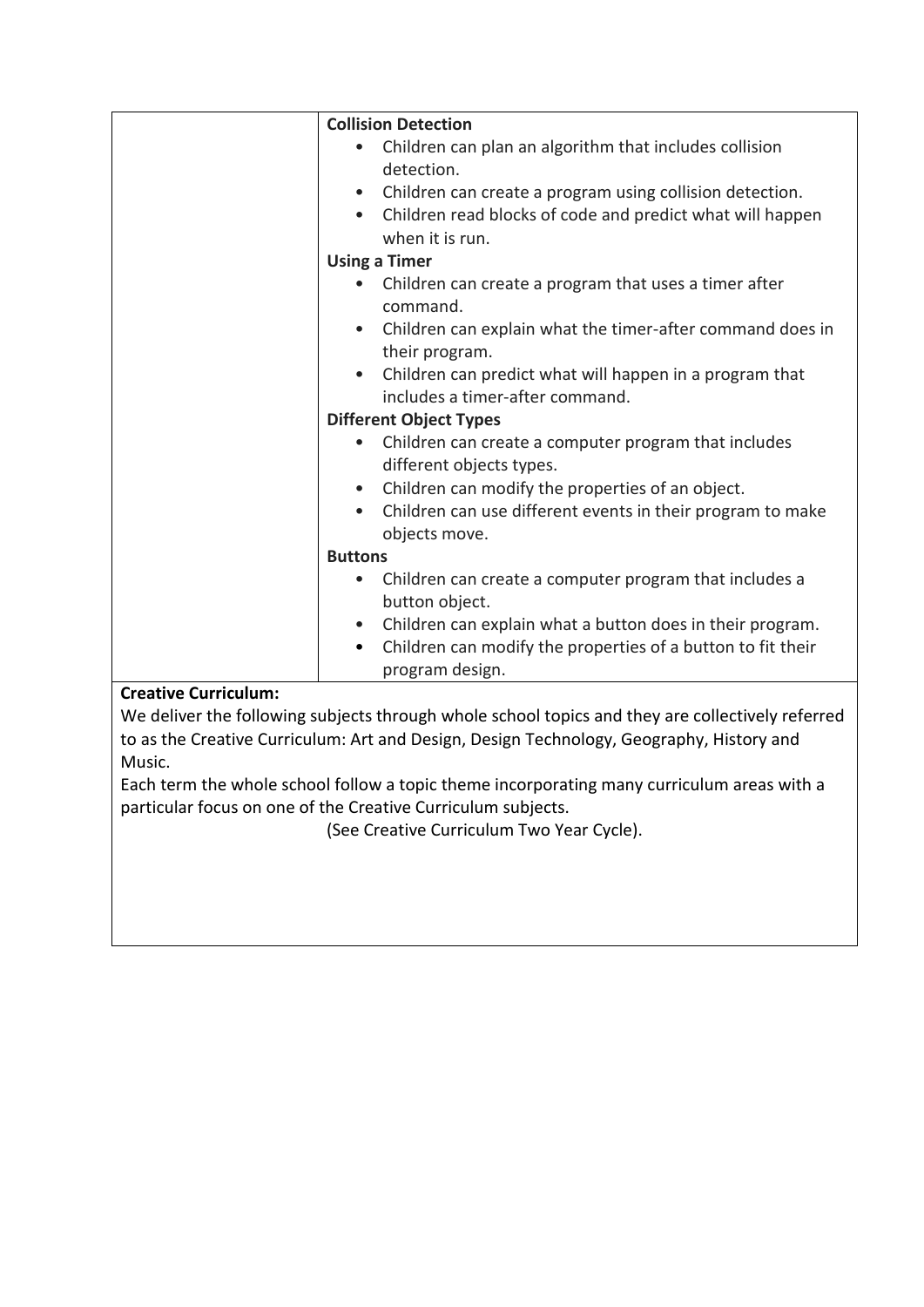| <b>YEAR A</b>                                                                                                                                                                                                                                                                                                                                                                                                                                                                                                                                                                                | <b>YEAR B</b>                                                                                                                                                                                                                                                                                                                                                                                                                                                                                                                                                                                |  |
|----------------------------------------------------------------------------------------------------------------------------------------------------------------------------------------------------------------------------------------------------------------------------------------------------------------------------------------------------------------------------------------------------------------------------------------------------------------------------------------------------------------------------------------------------------------------------------------------|----------------------------------------------------------------------------------------------------------------------------------------------------------------------------------------------------------------------------------------------------------------------------------------------------------------------------------------------------------------------------------------------------------------------------------------------------------------------------------------------------------------------------------------------------------------------------------------------|--|
| <b>Autumn 1: Community</b>                                                                                                                                                                                                                                                                                                                                                                                                                                                                                                                                                                   | <b>Autumn 1: Journeys</b>                                                                                                                                                                                                                                                                                                                                                                                                                                                                                                                                                                    |  |
| Main Focus: Geography- The roads around                                                                                                                                                                                                                                                                                                                                                                                                                                                                                                                                                      | Main Focus: Geography- The roads around                                                                                                                                                                                                                                                                                                                                                                                                                                                                                                                                                      |  |
| our school                                                                                                                                                                                                                                                                                                                                                                                                                                                                                                                                                                                   | our school                                                                                                                                                                                                                                                                                                                                                                                                                                                                                                                                                                                   |  |
| The children will develop a greater                                                                                                                                                                                                                                                                                                                                                                                                                                                                                                                                                          | We will be exploring journeys in the local                                                                                                                                                                                                                                                                                                                                                                                                                                                                                                                                                   |  |
| understanding of their community by                                                                                                                                                                                                                                                                                                                                                                                                                                                                                                                                                          | area. The children will develop a greater                                                                                                                                                                                                                                                                                                                                                                                                                                                                                                                                                    |  |
| exploring the roads around our school.                                                                                                                                                                                                                                                                                                                                                                                                                                                                                                                                                       | understanding of their locality.                                                                                                                                                                                                                                                                                                                                                                                                                                                                                                                                                             |  |
| use simple compass directions (North,<br>South, East and West) and locational<br>and directional language e.g. near and<br>far; left and right, to describe the<br>location of features and routes on a<br>map<br>use aerial photographs and plan<br>perspectives to recognise landmarks<br>and basic human and physical<br>features; devise a simple map; and<br>use and construct basic symbols in a<br>key<br>use simple fieldwork and<br>observational skills to study the<br>geography of their school and its<br>grounds and the key human and<br>physical features of its surrounding | use simple compass directions (North,<br>South, East and West) and locational<br>and directional language e.g. near and<br>far; left and right, to describe the<br>location of features and routes on a<br>map<br>use aerial photographs and plan<br>perspectives to recognise landmarks<br>and basic human and physical<br>features; devise a simple map; and<br>use and construct basic symbols in a<br>key<br>use simple fieldwork and<br>observational skills to study the<br>geography of their school and its<br>grounds and the key human and<br>physical features of its surrounding |  |
| environment                                                                                                                                                                                                                                                                                                                                                                                                                                                                                                                                                                                  | environment<br>Secondary Focus - History- understand how                                                                                                                                                                                                                                                                                                                                                                                                                                                                                                                                     |  |
| Secondary Focus-History- explore the life of a<br>famous local person and their effects on the                                                                                                                                                                                                                                                                                                                                                                                                                                                                                               | transport has changed over time.                                                                                                                                                                                                                                                                                                                                                                                                                                                                                                                                                             |  |
| local community e.g. George Cadbury                                                                                                                                                                                                                                                                                                                                                                                                                                                                                                                                                          |                                                                                                                                                                                                                                                                                                                                                                                                                                                                                                                                                                                              |  |
| show an awareness of the past, using<br>common words and phrases<br>find out about a local significant<br>$\bullet$<br>individual in the past e.g. George<br>Cadbury<br>know the chronological framework for<br>the above person and identify<br>similarities and differences between<br>ways of life now and then<br>ask and answer questions, choosing<br>$\bullet$<br>and using parts of stories and other<br>sources                                                                                                                                                                     | show an awareness of the past, using<br>common words and phrases<br>find out about a significant individual<br>in the past e.g. George Stephenson<br>know the chronological framework for<br>$\bullet$<br>the above person and identify<br>similarities and differences between<br>ways of life now and then<br>ask and answer questions, choosing<br>and using parts of stories and other<br>sources                                                                                                                                                                                        |  |
| <b>YEAR A</b>                                                                                                                                                                                                                                                                                                                                                                                                                                                                                                                                                                                | <b>YEAR B</b>                                                                                                                                                                                                                                                                                                                                                                                                                                                                                                                                                                                |  |
| <b>Autumn 2: Celebrations</b><br>Main Focus: Art                                                                                                                                                                                                                                                                                                                                                                                                                                                                                                                                             | <b>Autumn 2: Memories</b><br>Main Focus: Art                                                                                                                                                                                                                                                                                                                                                                                                                                                                                                                                                 |  |
|                                                                                                                                                                                                                                                                                                                                                                                                                                                                                                                                                                                              |                                                                                                                                                                                                                                                                                                                                                                                                                                                                                                                                                                                              |  |
| We will be exploring Nature Art and the work                                                                                                                                                                                                                                                                                                                                                                                                                                                                                                                                                 | We will be exploring buildings and how they<br>have changed over time. The children will                                                                                                                                                                                                                                                                                                                                                                                                                                                                                                     |  |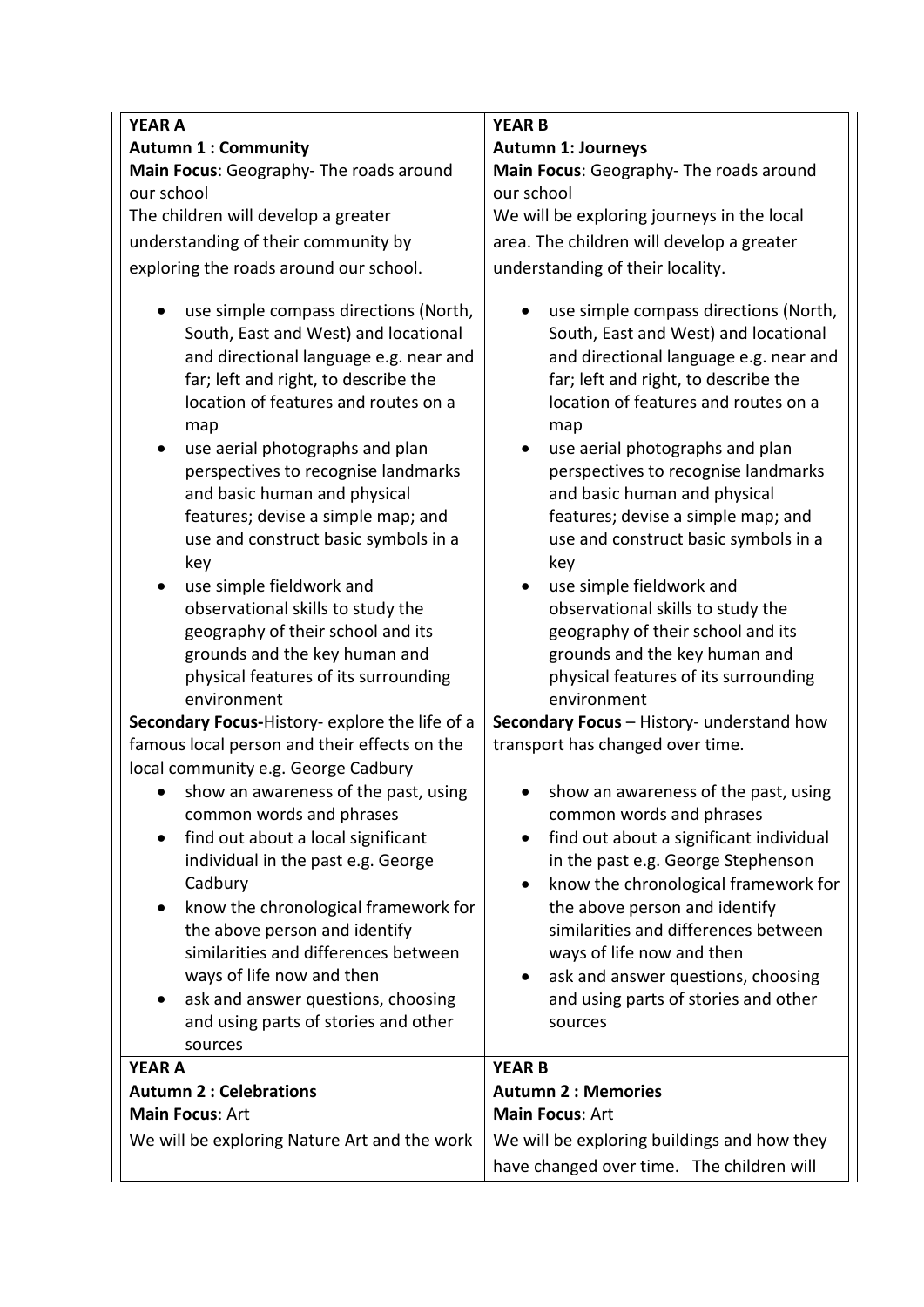| Celebrations at this time of year.<br>designs.<br>use natural materials to create<br>use different size pencils, pens to<br>draw and explore shape and pattern<br>pictures and 3 d Art<br>use different size pencils, pens to<br>draw shapes and pictures of<br>$\bullet$<br>sketch parts of natural objects and<br>landmarks<br>explore shape and pattern<br>experiment with line, shape, pattern<br>and colour<br>explore ways of joining natural<br>materials<br>manipulate clay<br>$\bullet$<br>experiment with line, shape, pattern<br>build a textured tile | of Andy Goldsworthy within the theme of | investigate pattern and shapes in building |
|-------------------------------------------------------------------------------------------------------------------------------------------------------------------------------------------------------------------------------------------------------------------------------------------------------------------------------------------------------------------------------------------------------------------------------------------------------------------------------------------------------------------------------------------------------------------|-----------------------------------------|--------------------------------------------|
|                                                                                                                                                                                                                                                                                                                                                                                                                                                                                                                                                                   |                                         |                                            |
| give reasons for his/her preferences<br>when looking at art/craft or design<br>$\bullet$<br>when looking at art/craft or design<br>work<br>work<br>know that different artistic works are<br>know that different artistic works are<br>made by craftspeople from different<br>$\bullet$<br>made by craftspeople from different<br>cultures and times<br>cultures and times                                                                                                                                                                                        | and colour                              | give reasons for his/her preferences       |

| <b>Physical Education</b> | <b>Gymnastics</b>                                              |  |
|---------------------------|----------------------------------------------------------------|--|
|                           | <b>Learning Outcomes</b>                                       |  |
|                           |                                                                |  |
|                           | To be able to perform some basic jumps.                        |  |
|                           | To demonstrate shapes whilst in the air.                       |  |
|                           | To develop knowledge of 'take off'.                            |  |
|                           |                                                                |  |
|                           | To develop knowledge of 'landing'.                             |  |
|                           | To change direction whilst jumping.                            |  |
|                           |                                                                |  |
|                           | <b>Dance</b>                                                   |  |
|                           | <b>Learning Outcomes:</b>                                      |  |
|                           |                                                                |  |
|                           | Able to demonstrate force and tension dynamics.<br>$\bullet$   |  |
|                           | Able to demonstrate connecting body part actions.<br>$\bullet$ |  |
|                           | Able to develop relationships - away / towards.<br>$\bullet$   |  |
|                           | Able to develop relationships - contact work.<br>$\bullet$     |  |
|                           | Able to show acceleration in speed.                            |  |
|                           |                                                                |  |
|                           | <b>Swimming</b>                                                |  |
|                           | <b>Learning Outcomes:</b>                                      |  |
|                           |                                                                |  |
|                           | To perform correct front crawl arm action.                     |  |
|                           | To perform correct front crawl leg action.                     |  |
|                           | To breath correctly with face in and out of water.             |  |
|                           |                                                                |  |
|                           | To demonstrate 'Push & Glide'.                                 |  |